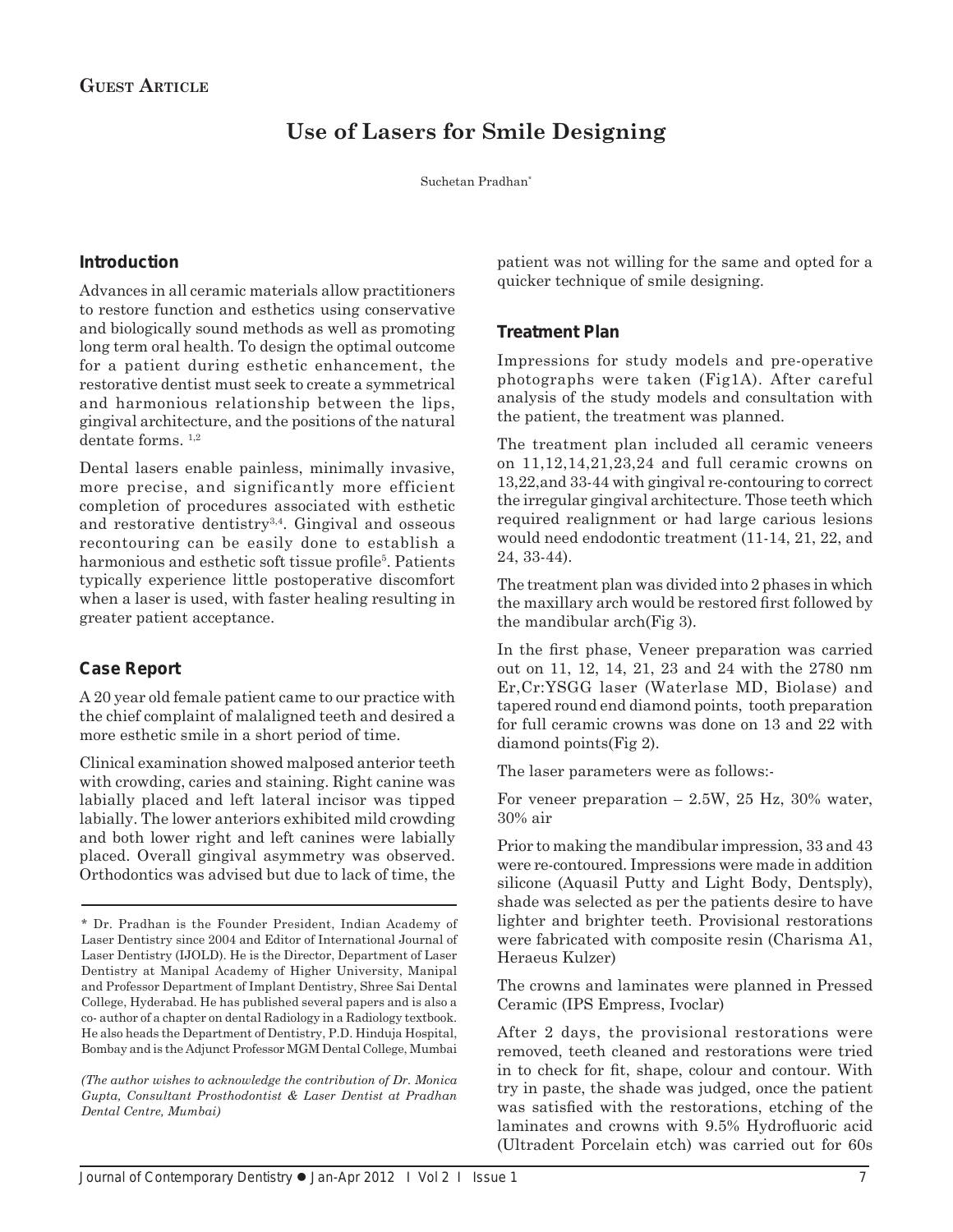

Fig 1A Pre-operative intraoral view



Fig 1B Pre-operative orthopantamogram

followed by silane (Ultradent Silane) application, bond application (Adper Single Bond Plus, 3M ESPE) and luting.Veneers and crowns were luted with light cure resin cement (Variolink, Ivoclar Vivadent), short curing was done to remove excess cement followed by full curing, contacts were checked, occlusion was adjusted.

In the second phase of treatment, the mandibular teeth were prepared for all ceramic crowns to correct the alignment of the teeth. As was discussed earlier, both mandibular canines were prominently placed labially, mandibular incisors exhibited mild crowding, mandibular right first premolar was placed lingually giving the appearance of an edentulous area and gingival profile was irregular, so gingival and osseous re-contouring was carried out in the region of the incisors using the 2780 nm, Er,Cr:YSGG laser (Waterlase MD, Biolase) (Fig4). Bone tapping was carried during the osseous recontouring procedure to ensure that ledges were not created. Examination of the biologic width was carried out before tooth preparation of 33-44.

The laser parameters were as follows:-

For Soft tissue recontouring – 1W, 20 Hz, 8% water, 11% air

For Hard tissue recontouring – 2.5W, 25 Hz, 30% water, 30% air

Tooth preparation for all ceramic crowns was carried



Fig- 2 -Tooth Preparation for all ceramic crowns and veneers Note the modified cusp tips of both mandibular canines



Fig 3 Maxillary restorations luted.

out. Impression was made in addition silicone impression material (Aquasil Putty and Light Body, Dentsply), and sent to the laboratory for fabrication. The same shade as the maxillary restorations was taken as the patient was satisfied with the result. Provisional restorations were fabricated with composite resin (Charisma A1, Heraeus Kulzer) and patient was recalled after 2 days for try –in procedure and cementation. The crowns were planned in Zirconia (Lava, 3M ESPE)

After 2 days, healing of the tissues (Fig 5) after gingival and osseous re-contouring was excellent, temporaries were removed, teeth cleaned and restorations were checked for fit, shape, colour, and contour. As with the Maxillary restorations, after the patient was satisfied with the restorations, the protocol for luting was as follows.

The zirconia crowns were luted using resin modified glass ionomer cement ( RelyX,3M ESPE ). Excess cement was removed and contacts were checked. Occlusion was adjusted.

The final result showed that the definitive restoration was esthetic, maintaining form, function and harmony while keeping in mind the patient's goals (Fig6B).

## **Discussion**

Dental lasers are widely accepted to be minimally invasive, cause less post-operative discomfort